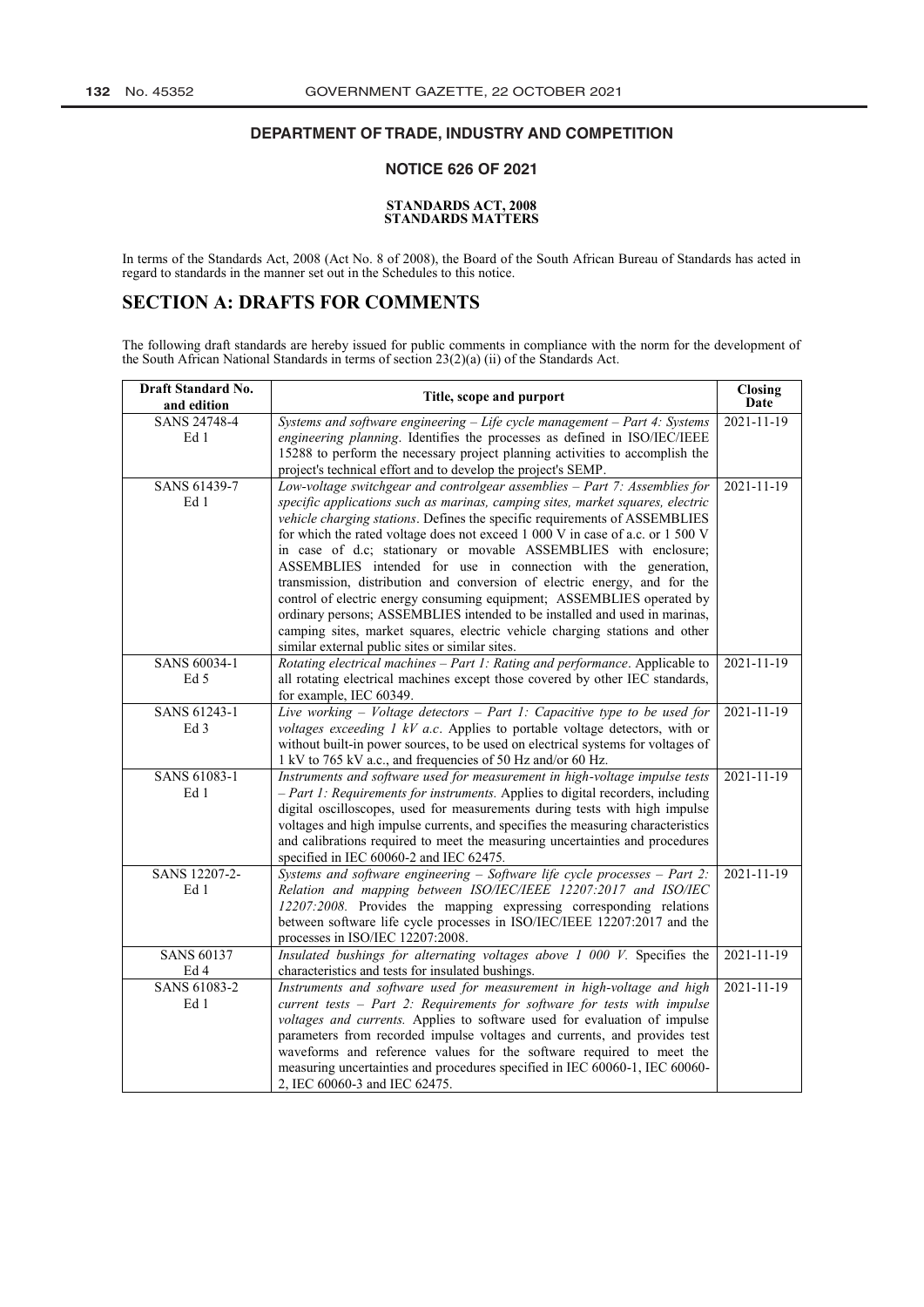| SANS 61083-3<br>Ed 1<br><b>SATS 63107</b> | Instruments and software used for measurement in high-voltage and high-<br>current tests $-$ Part 3: Requirements for hardware for tests with alternating<br>and direct voltages and currents. Applicable to digital recording instruments<br>used for measurements during tests with high alternating and direct voltages<br>and currents, and specifies the measuring characteristics and calibrations<br>required to meet the measuring uncertainties and procedures specified in the<br>relevant IEC standards (e.g. IEC 60060-1, IEC 60060-2, IEC 60060-3, IEC<br>62475, IEC 61180).<br>Integration of internal arc-fault mitigation systems in power switchgear and | $2021 - 11 - 19$<br>2021-11-19 |
|-------------------------------------------|---------------------------------------------------------------------------------------------------------------------------------------------------------------------------------------------------------------------------------------------------------------------------------------------------------------------------------------------------------------------------------------------------------------------------------------------------------------------------------------------------------------------------------------------------------------------------------------------------------------------------------------------------------------------------|--------------------------------|
| Ed 1                                      | controlgear assemblies (PSC-Assemblies) according to IEC 61439-2. States<br>requirements for integration and testing of IAMS in low-voltage switchgear<br>and controlgear assemblies - power switchgear and controlgear assemblies<br>according to IEC 61439-1 and IEC 61439-2 (PSC-assemblies) to demonstrate<br>their correct operation.                                                                                                                                                                                                                                                                                                                                |                                |
| SANS 62271-213<br>Ed 1                    | High-voltage switchgear and controlgear - Part 213: Voltage detecting and<br>indicating system. Applicable to the voltage detecting and indicating system<br>(VDIS) to be installed on indoor and outdoor high-voltage equipment.                                                                                                                                                                                                                                                                                                                                                                                                                                         | 2021-11-22                     |
| SATS 62257-4<br>Ed 1                      | Recommendations for renewable energy and hybrid systems for rural<br>electrification $-$ Part 4: System selection and design. Provide to different<br>players involved in rural electrification projects (such as project implementers,<br>project contractors, project supervisors, installers, etc.) documents for the<br>setting up of renewable energy and hybrid systems with AC voltage below 1<br>000 V and DC voltage below 1 500 V.                                                                                                                                                                                                                              | 2021-12-07                     |
| SATS 62257-9-7<br>Ed 1                    | Recommendations for renewable energy and hybrid systems for rural<br>$electrification$ – Part 9-7: Recommendations for selection of inverters.<br>Specifies the criteria for selecting and sizing inverters suitable for different<br>off-grid applications integrating solar as an energy source.                                                                                                                                                                                                                                                                                                                                                                        | 2021-12-07                     |
| SATS 62257-2<br>Ed 1                      | Recommendations for renewable energy and hybrid systems for rural<br>electrification $-$ Part 2: From requirements to a range of electrification<br>systems. Provides some structures as technical solutions that could be<br>recommended, depending on the qualitative and quantitative energy demands,<br>consistent with the needs and financial situation of the customers.                                                                                                                                                                                                                                                                                           | 2021-12-07                     |

# **A.1: AMENDMENT OF EXISTING STANDARDS**

The following draft amendments are hereby issued for public comments in compliance with the norm for the development of the South African National Standards in terms of section 23(2)(a) (ii) of the [Standards Act.](http://www.greengazette.co.za/acts/standards-act_2008-008) 

| <b>Draft Standard No.</b><br>and edition | <b>Title</b>                                                                                                                                                                   | Scope of amendment                                                                                                                                                                                                                                                                                                                                                                                                        | <b>Closing</b><br>Date |
|------------------------------------------|--------------------------------------------------------------------------------------------------------------------------------------------------------------------------------|---------------------------------------------------------------------------------------------------------------------------------------------------------------------------------------------------------------------------------------------------------------------------------------------------------------------------------------------------------------------------------------------------------------------------|------------------------|
| SANS 164-1<br>Ed 5.6                     | Plug and socket-outlet systems for<br>household and similar purposes<br>for use in South Africa $-$ Part 1:                                                                    | Amended to update the note<br>on<br>explanation of reference numbers on<br>standard sheet 1-1.                                                                                                                                                                                                                                                                                                                            | 2021-11-19             |
|                                          | Two-pole and earth, 16 $\AA$ 250 V<br>a.c. system                                                                                                                              |                                                                                                                                                                                                                                                                                                                                                                                                                           |                        |
| <b>SANS 927</b><br>Ed 3.4                | Precast concrete kerbs, edgings<br>and channels                                                                                                                                | Amended to update the sub-clause on<br>procedure.                                                                                                                                                                                                                                                                                                                                                                         | 2021-12-07             |
| <b>SANS 1015</b><br>Ed 1.3               | Fire resisting door units for record<br>rooms                                                                                                                                  | Amended to delete appendix B on notes<br>to purchasers.                                                                                                                                                                                                                                                                                                                                                                   | 2021-12-07             |
| SANS 60601-2-54<br>Ed 1.1                | Medical electrical equipment –<br>Part 2-54: Particular requirements<br>for the basic safety and essential<br>performance of X-ray equipment<br>for radiography and radioscopy | Amended to update the scope, object and<br>related standards, referenced standards<br>and terms and definitions, to update the<br>subclauses on accompanying documents,<br>mechanical hazards associated with<br>support systems, protection against<br>radiation<br>unwanted<br>and<br>excessive<br>HAZARDS, protection against excessive<br>temperatures and other HAZARDS,<br>accuracy of controls and instruments and | 2021-11-19             |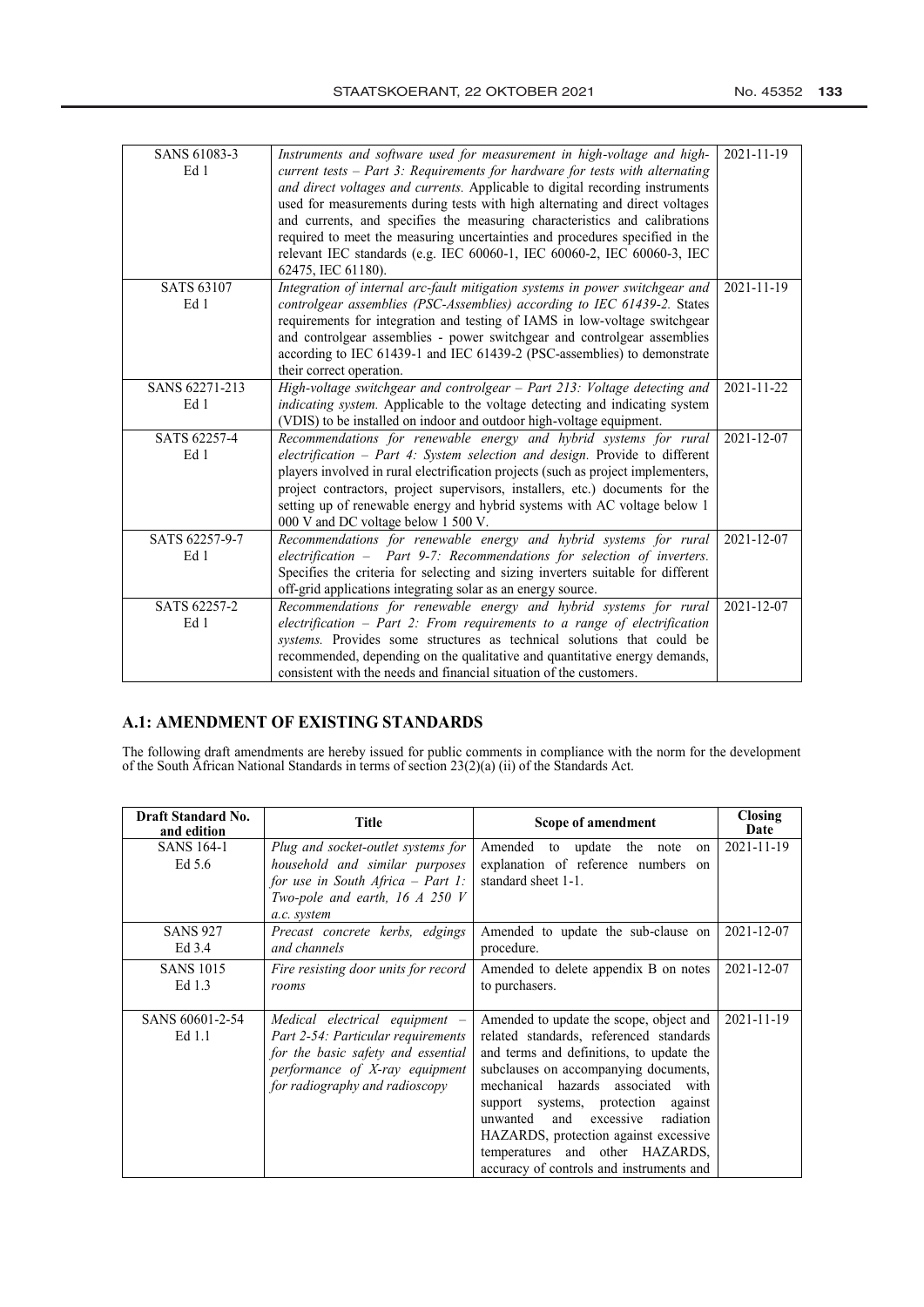| protection against hazardous outputs, ME |                                   |
|------------------------------------------|-----------------------------------|
| SYSTEMS, ME EQUIPMENT                    |                                   |
| identification, marking and documents,   |                                   |
| <b>RADIATION</b><br>management,          |                                   |
| RADIATION OUALITY, limitation of         |                                   |
| the extent of the X-RAY BEAM and         |                                   |
| relationship between X-RAY FIELD         |                                   |
| AND IMAGE RECEPTION AREA,                |                                   |
| FOCAL SPOT TO SKIN DISTANCE,             |                                   |
| test for STRAY RADIATION, and to         |                                   |
| update the annexes on guide to marking   |                                   |
|                                          |                                   |
| EQUIPMENT and ME SYSTEMS and             |                                   |
| on particular guidance and rationale.    |                                   |
|                                          | and labelling requirements for ME |

## **SCHEDULE A.2: WITHDRAWAL OF THE SOUTH AFRICAN NATIONAL STANDARDS**

In terms of section 24(1)(C) of the [Standards Act,](http://www.greengazette.co.za/acts/standards-act_2008-008) the following published standards are issued for comments with regard to the intention by the South African Bureau of Standards to withdraw them.

| <b>Draft Standard No.</b><br>and edition | <b>Title</b> | <b>Reason for withdrawal</b> | <b>Closing Date</b> |
|------------------------------------------|--------------|------------------------------|---------------------|
|                                          |              |                              |                     |
|                                          |              |                              |                     |

# **SECTION B: ISSUING OF THE SOUTH AFRICAN NATIONAL STANDARDS**

# **SCHEDULE B.1: NEW STANDARDS**

The following standards have been issued in terms of section 24(1)(a) of the [Standards Act.](http://www.greengazette.co.za/acts/standards-act_2008-008) 

| Standard No.<br>and year                | Title, scope and purport                                                                                                                                                                                                                                                                                                                                                                                                                                                                                                                                   |
|-----------------------------------------|------------------------------------------------------------------------------------------------------------------------------------------------------------------------------------------------------------------------------------------------------------------------------------------------------------------------------------------------------------------------------------------------------------------------------------------------------------------------------------------------------------------------------------------------------------|
| SANS 61158-3-4:2021<br>Ed 1             | Industrial communication networks $-$ Fieldbus specifications $-$ Part 3-4: Data-link layer<br>service definition - Type 4 elements. Provides common elements for basic time-critical<br>messaging communications between devices in an automation environment.                                                                                                                                                                                                                                                                                            |
| SANS 3000-2-2-1:2021<br>Ed <sub>2</sub> | Railway safety management Part 2-2-1: Requirements for systemic engineering and<br>operational safety standards - Track and associated civil infrastructure and installations -<br>Level crossings. Describes the minimum requirements for level crossings to be met by<br>developers, agents, network operators, and where relevant by train operators, road<br>authorities, private road owners and other relevant and affected parties to accomplish the<br>required levels of safety and performance for those operations throughout their life cycle. |
| SANS 61158-3-20:2021<br>Ed 1            | Industrial communication networks - Fieldbus specifications - Part 3-20: Data-link layer<br>service definition - Type 20 elements. Provides common elements for basic time-critical<br>messaging communications between devices in an automation environment.                                                                                                                                                                                                                                                                                              |
| SATR 62681.2021<br>Ed 1                 | Electromagnetic performance of high voltage direct current (HVDC) overhead<br>transmission lines. Provides general guidance on the electromagnetic environment issues<br>of HVDC transmission lines. Concerns the major parameters adopted to describe the<br>electromagnetic environment of a High-Voltage Direct Current (HVDC) transmission line,<br>including electric fields, ion current, magnetic fields radio interference, and audible noise<br>generated as a consequence of such effects.                                                       |
| SANS 21998:2021<br>Ed 1                 | Interpreting services – Healthcare interpreting – Requirements and recommendations.<br>Specifies requirements and recommendations for healthcare interpreting services in spoken<br>and signed communication.                                                                                                                                                                                                                                                                                                                                              |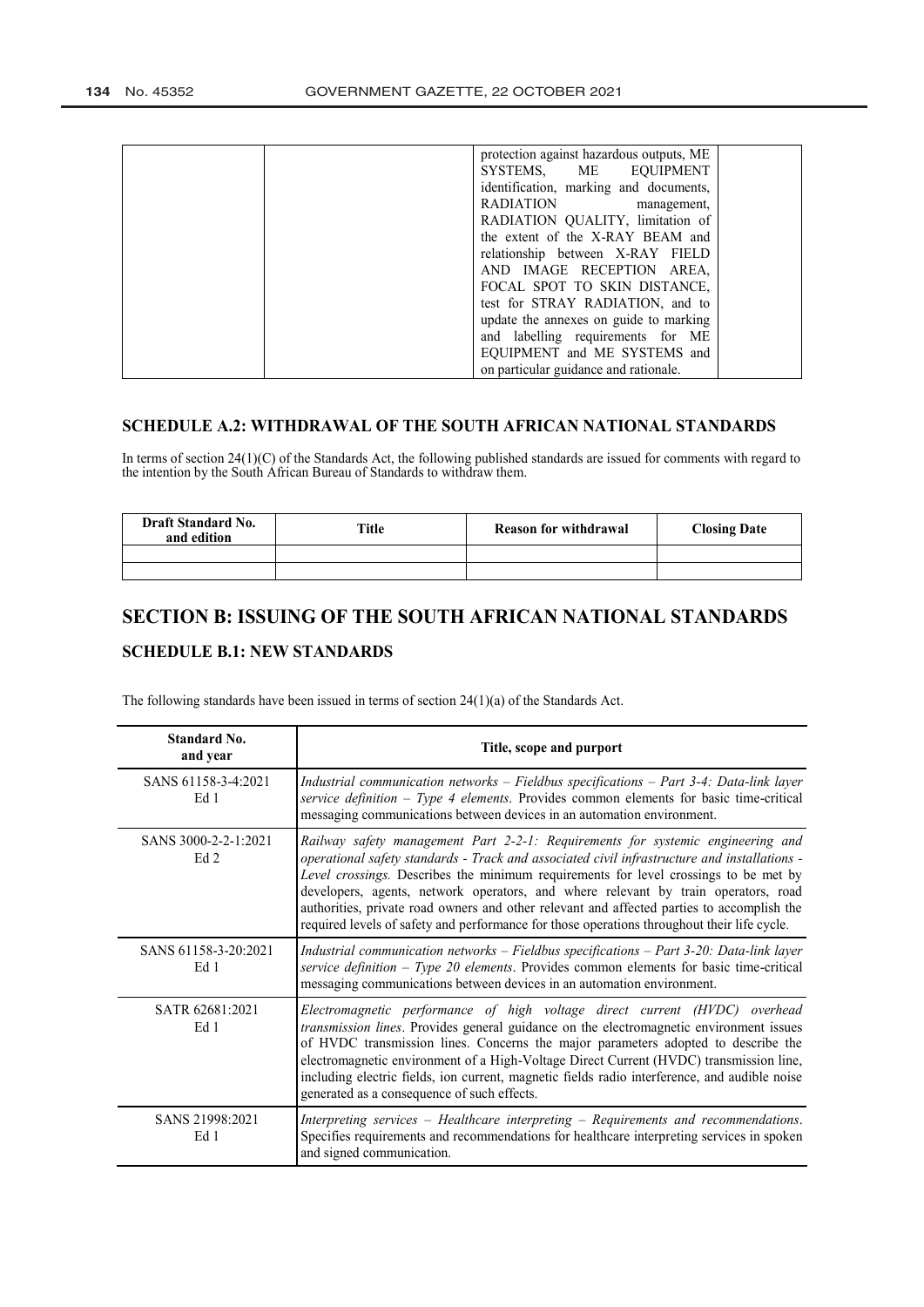| Standard No.<br>and year              | Title, scope and purport                                                                                                                                                                                                                                                                                                                                           |
|---------------------------------------|--------------------------------------------------------------------------------------------------------------------------------------------------------------------------------------------------------------------------------------------------------------------------------------------------------------------------------------------------------------------|
| SANS 60793-2:2021                     | Optical fibres - Part 2: Product specifications - General. Contains the general                                                                                                                                                                                                                                                                                    |
| Ed 4                                  | specifications for both multimode and single-mode optical fibres.                                                                                                                                                                                                                                                                                                  |
| SANS 60947-6-2:2021<br>Ed 3           | Low-voltage switchgear and controlgear - Part 6-2: Multiple function equipment -<br>Control and protective switching devices (or equipment) (CPS). Applies to control and<br>protective switching devices (or equipment) (CPS), the main contacts of which are<br>intended to be connected to circuits of rated voltage not exceeding 1 000 V AC or 1 500 V<br>DC. |
| SANS 61386-21:2021                    | Conduit systems for cable management - Part 21: Particular requirements - Rigid conduit                                                                                                                                                                                                                                                                            |
| Ed 2                                  | systems. Specifies the requirements for rigid conduit systems.                                                                                                                                                                                                                                                                                                     |
| SANS 61386-22:2021<br>Ed <sub>2</sub> | Conduit systems for cable management $-$ Part 22: Particular requirements $-$ Pliable<br>conduit systems. Specifies the requirements for pliable conduit systems including self-<br>recovering conduit systems.                                                                                                                                                    |
| SANS 20904:2021                       | <i>Hard coal – Sampling of slurries.</i> Sets out the basic methods for sampling fine coal, coal                                                                                                                                                                                                                                                                   |
| Ed 2                                  | rejects or tailings of nominal top size <4 mm that is mixed with water to form a slurry.                                                                                                                                                                                                                                                                           |

# **SCHEDULE B.2: AMENDED STANDARDS**

The following standards have been amended in terms of section 24(1)(a) of the [Standards Act.](http://www.greengazette.co.za/acts/standards-act_2008-008)

| Standard No.<br>and year     | Title, scope and purport                                                                                                                                                                                                                                                                                                                                                                                                                                                              |
|------------------------------|---------------------------------------------------------------------------------------------------------------------------------------------------------------------------------------------------------------------------------------------------------------------------------------------------------------------------------------------------------------------------------------------------------------------------------------------------------------------------------------|
| SANS 10142-1:2021<br>Ed.3.1  | The wiring of premises - Part 1: Low-voltage installations. Consolidated edition<br>incorporating amendment No.1. Amended to move reference to legislation and to an<br>association to the foreword, to update the clauses on compliance, fundamental requirements,<br>installation requirements, special installations or locations, and on verification and<br>certification, and to update the annex on classification of safety services necessary for medical<br>locations.      |
| SANS 1515-4-1:2021<br>Ed 1.1 | Gas measuring equipment primarily for use in mines – Part 4-1: Battery-operated portable,<br>oxygen-deficient/oxygen-enriched measuring instruments and warning devices. Consolidated<br>edition incorporating amendment No.1. Amended to update the sub-clause on flameproof<br>sensor enclosure, the sub-clause on sensor enclosure marking – flameproof sensor enclosure,<br>the annex on assessment of compliance with this part of SANS 1515, and the referenced<br>standards.   |
| SANS 60335-2-8<br>Ed 3.1     | Household and similar electrical appliances - Safety Part 2-8: Particular requirements for<br>shavers, hair clippers and similar appliances. Consolidated edition incorporating amendment<br>No.1. Amended to update the scope, terms and definitions, and the clauses on classification,<br>marking and instructions, heating, stability and mechanical hazards, mechanical strength,<br>construction, and on supply connection and external flexible cords components requirements. |
| SANS 1879:2021<br>Ed 2.1     | Precast concrete suspended slabs. Consolidated edition incorporating amendment No.1.<br>Amended to update referenced standards, definitions, the clause on requirements, and to<br>delete the annex on notes to purchasers.                                                                                                                                                                                                                                                           |
| SANS 439:2021<br>Ed 1.1      | Vests - Short sleeved, long sleeved and athletic type. Consolidated edition incorporating<br>amendment No.1. Amended to update referenced standards, and to delete the annex on notes<br>to purchasers.                                                                                                                                                                                                                                                                               |
| SANS 888:2021<br>Ed 3.2      | Interlining. Consolidated edition incorporating amendment No.2. Amended to update<br>referenced standards, and to delete the annex on notes to purchasers.                                                                                                                                                                                                                                                                                                                            |
| SANS 10160-5:2021<br>Ed 1.2  | Basis of structural design and actions for buildings and industrial structures Part 5: Basis for<br>geotechnical design and actions. Amended to update the annex on basic guidance on design<br>of foundations and evaluation of earth pressures.                                                                                                                                                                                                                                     |